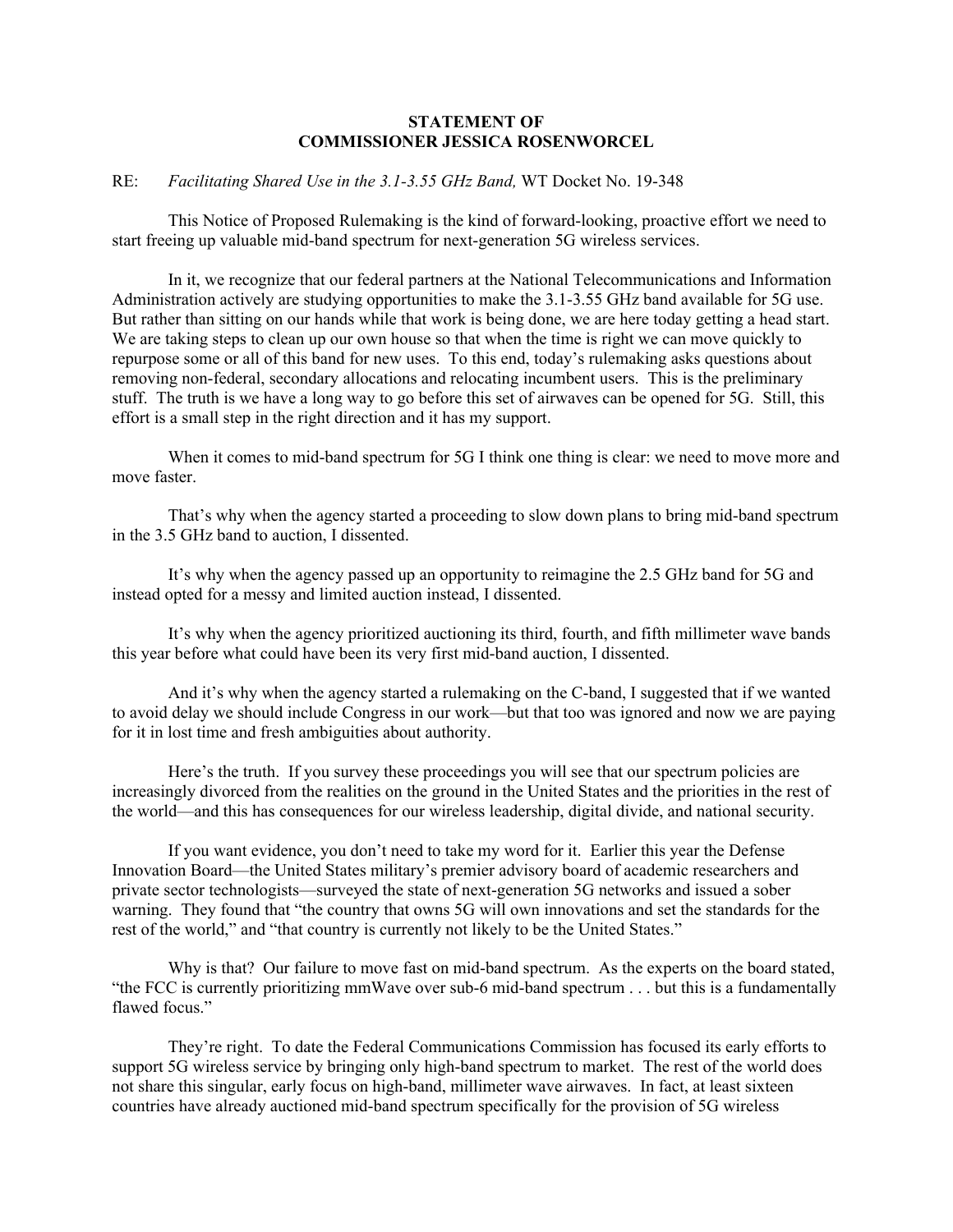services. They include Australia, Finland, Germany, Italy, Ireland, Japan, Kuwait, Latvia, Mexico, Oman, Qatar, Saudi Arabia, South Korea, Spain, the United Arab Emirates, and the United Kingdom. In addition, China allocated mid-band spectrum for 5G use last year.

But in the United States, we have yet to auction a single swath of mid-band spectrum. To date, we have brought exactly zero megahertz of mid-band airwaves to market in the 5G era. Rather than recognize this reality, this agency has simply insisted that all bands matter and all is well. But that is clearly not the case when you look at efforts abroad or right here at home where our carriers are chomping at the bit for mid-band resources.

So today's effort to identify non-federal, secondary allocations in one swath of mid-band airwaves has benefits, but it's not enough. Because the evidence demonstrates very clearly that for too long the United States has been alone in its mission to make millimeter wave the center of our early 5G approach. This is a problem. It means we could find ourselves on the sidelines as mid-band spectrum becomes the core of worldwide 5G service. That means less scale, higher costs, and interoperability challenges. It also means—as I noted upfront—new challenges for national security, the digital divide, and our wireless leadership.

First, national security. Just over a month ago I testified before the Senate Committee on Homeland Security and Governmental Affairs that the most important step the United States can take to secure its networks in the short term is to make more mid-band spectrum available. Right now, in many of these airwaves worldwide there is only one Chinese vendor offering equipment. That means countries that are already building their 5G networks using mid-band spectrum do not have a competitive choice for secure equipment. But in the United States we have unique skill and scale. When deployment takes place here, vendors follow. And when we expand the market for secure equipment at home, it also grows abroad. On the heels of this hearing, the bipartisan leadership of the Senate Committees on Homeland Security and Government Affairs, Intelligence, Foreign Affairs, and Armed Services wrote the White House about this kind of problem and the lack of a national plan for 5G and security. They say we need one. They're right.

Second, the digital divide. Making millimeter wave spectrum the focus of our early 5G efforts is deepening the divide between rural and urban America. Recent commercial launches of 5G service in the United States using these airwaves are confirming what we already know—that commercializing millimeter wave will not be easy, given its propagation challenges. The network densification these airwaves require is costly, and this makes it unsuitable for rural areas. So if we want to serve everywhere in this country—and not create communities of 5G haves and have-nots—we need mid-band airwaves that provide both coverage and capacity, and we need them now. But just this week, the FCC kicked off yet another high-band spectrum auction. This one has a record-setting 3,400 megahertz of spectrum that will again largely only provide capacity opportunities in urban America. So I'll say it again. There is simply no reason we should be auctioning the 37, 39, and 47 GHz bands now before a mid-band auction of the 3.5 GHz band.

Third and finally, we are ceding international leadership when it comes to 5G. The findings of the Defense Innovation Board made it clear that we chose the wrong road in the race to 5G. We headed out with an exclusive focus on millimeter wave and got left behind by other nations that took action early on mid-band airwaves. It's time to correct course. We need to do it with urgency.

I worry that we don't have that sense of urgency. The plea to the White House from the bipartisan leadership of the Senate Committees on Homeland Security and Government Affairs, Intelligence, Foreign Affairs, and Armed Services has gone unanswered. We still don't have a national plan for 5G and security. We still don't have a national spectrum strategy. This was the subject of an